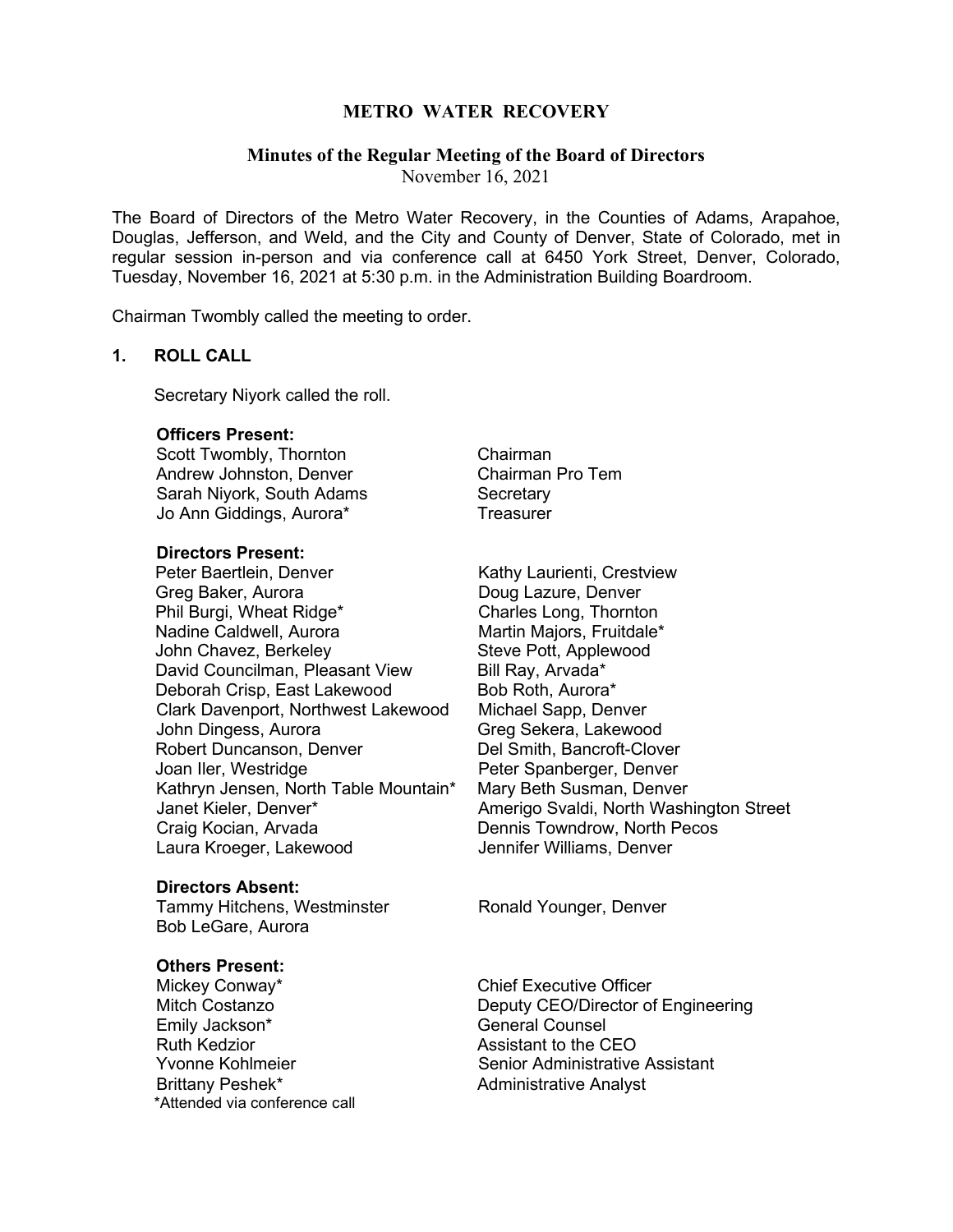# **2. PUBLIC COMMENT**

There was no comment.

## **3. APPROVAL OF MINUTES**

3.a Minutes of the Board of Directors Meeting on October 19, 2021

Director Smith moved and Director Baertlein seconded the motion to approve the minutes of the Regular Meeting of the Board of Directors held October 19, 2021.

Chairman Twombly asked if there were any corrections, deletions, or additions to the minutes of the Regular Meeting of the Board of Directors held October 19, 2021.

The motion carried unanimously.

## **4. PROGRESS AND PROJECTION REPORTS**

4.a Report by Chief Executive Officer

Deputy Chief Executive Officer (CEO) Costanzo reviewed the CEO written report, highlighting Metro Water Recovery staff who were recognized as veterans during the recent Town Hall. He also stated the Water Environment Federation Technical Exhibition and Conference (WEFTEC) was held in person this year where Metro received the Operational and Design Excellence Award for the Nuisance Struvite and Dewaterability Improvements Project and the Utility of the Future Today Award for Nutrient Reduction and Materials Recovery.

4.b Report by General Counsel

No questions were asked on the report.

## **5. REPORTS OF OFFICERS AND COMMITTEES**

5.a Meeting Minutes

There were no additions to the following meeting minutes:

| Audit Committee             | April 8, 2021    |
|-----------------------------|------------------|
| <b>Operations Committee</b> | November 2, 2021 |
| Finance Committee           | November 4, 2021 |
| Executive Committee         | November 9, 2021 |

Director Niyork gave an update on the recent Audit Committee meeting.

## **6. NEW BUSINESS**

## **Roll Call Agenda**

Chairman Twombly stated the Board of Directors would enter executive session to address Roll Call Agenda items 6.a and 6.b.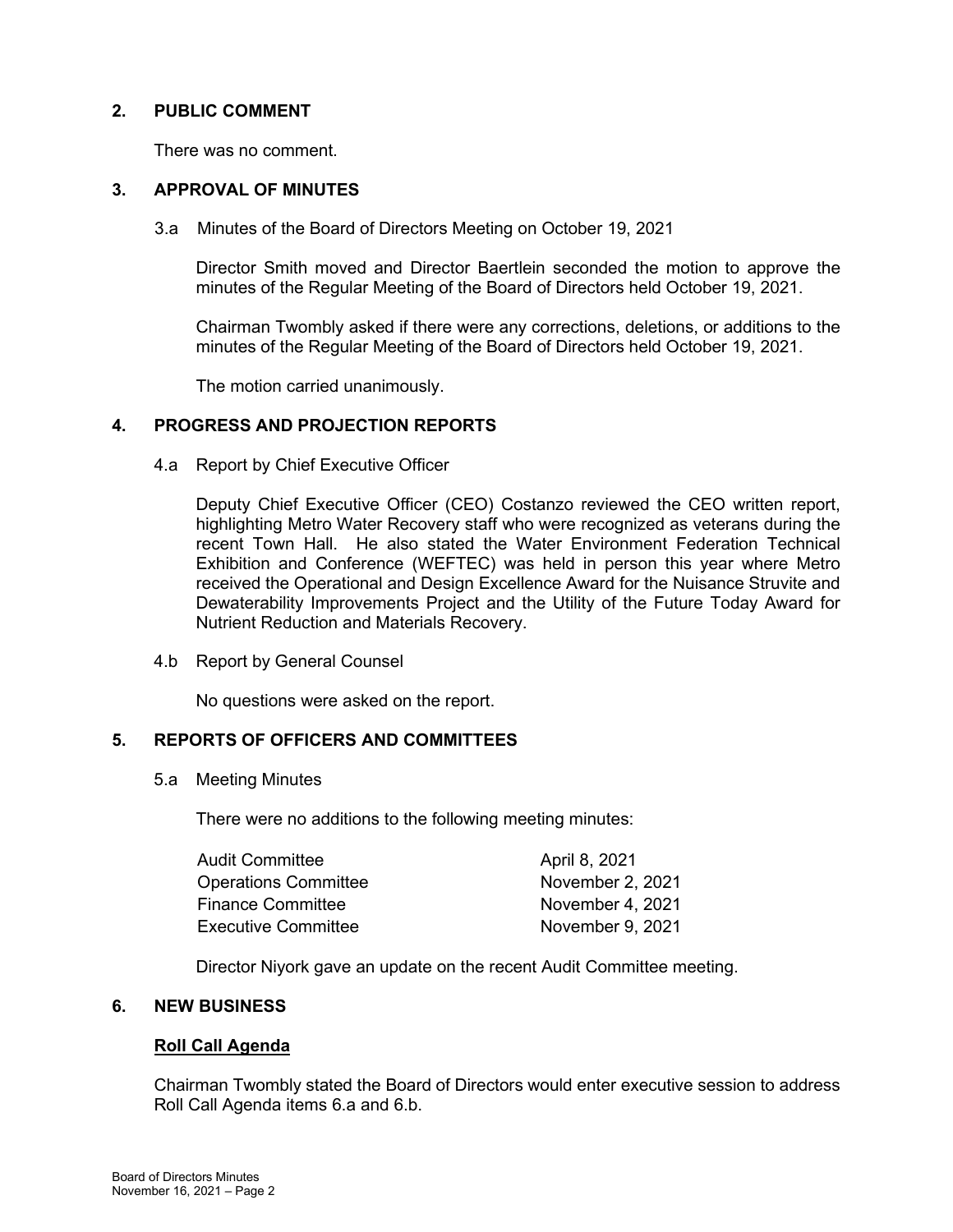# **6.a Consideration of the Chief Executive Officer's 2022 Salary**

Director Sekera moved and Director Sapp seconded the motion to put this item on the floor:

Chairman Twombly stated, "This discussion will be conducted in executive session as authorized by C.R.S. § 24-6-402(4)(f)(I) which authorizes executive sessions for determining personnel matters. The matter to be discussed in this executive session is **the Chief Executive Officer's 2022 Salary.** Pursuant to Colorado's Open Meetings Law, the executive session will be electronically recorded. As a reminder, no formal action may be taken in executive session. Additionally, the discussion must be confined to this topic."

Director Smith moved and Director Iler seconded the motion to enter executive session. The motion carried unanimously, and the Board of Directors entered executive session at 5:42 p.m. All Metro Water Recovery staff left the meeting.

Chairman Twombly reconvened the regular meeting at 5:51 p.m. Metro staff Kedzior and Kohlmeier rejoined the meeting.

Director Smith moved and Director Susman seconded the motion to adopt the following resolution:

WHEREAS, Metro Water Recovery, hereinafter referred to as "Metro," is required by C.R.S. § 32-4-510(1)(aa) to fix compensation of employees at prevailing rates of pay for equivalent work; and

WHEREAS, the Chairman of Metro after having reviewed the salary survey information and the current salary of the Chief Executive Officer, recommends to the Board of Directors the salary of the Chief Executive Officer for the period January 1, 2022 through December 31, 2022 be established at \$263,227 a component of the prevailing rate of pay for equivalent work; and

WHEREAS, the Chairman of Metro, after having reviewed the survey information and the current monthly automobile stipend of the Chief Executive Officer, recommends to the Board of Directors the monthly automobile stipend of the Chief Executive Officer for the period January 1, 2022 through December 31, 2022 be established at \$700, which is also a component of the prevailing rate of pay for equivalent work; and

NOW, THEREFORE, BE IT RESOLVED the salary of the Chief Executive Officer for the period of January 1, 2022 through December 31, 2022 be and hereby is established at \$263,227 to be paid at Metro's regular pay periods in equal installments; and

BE IT FURTHER RESOLVED the monthly automobile stipend of the Chief Executive Officer for the period of January 1, 2022 through December 31, 2022 be and hereby is established at \$700 a month.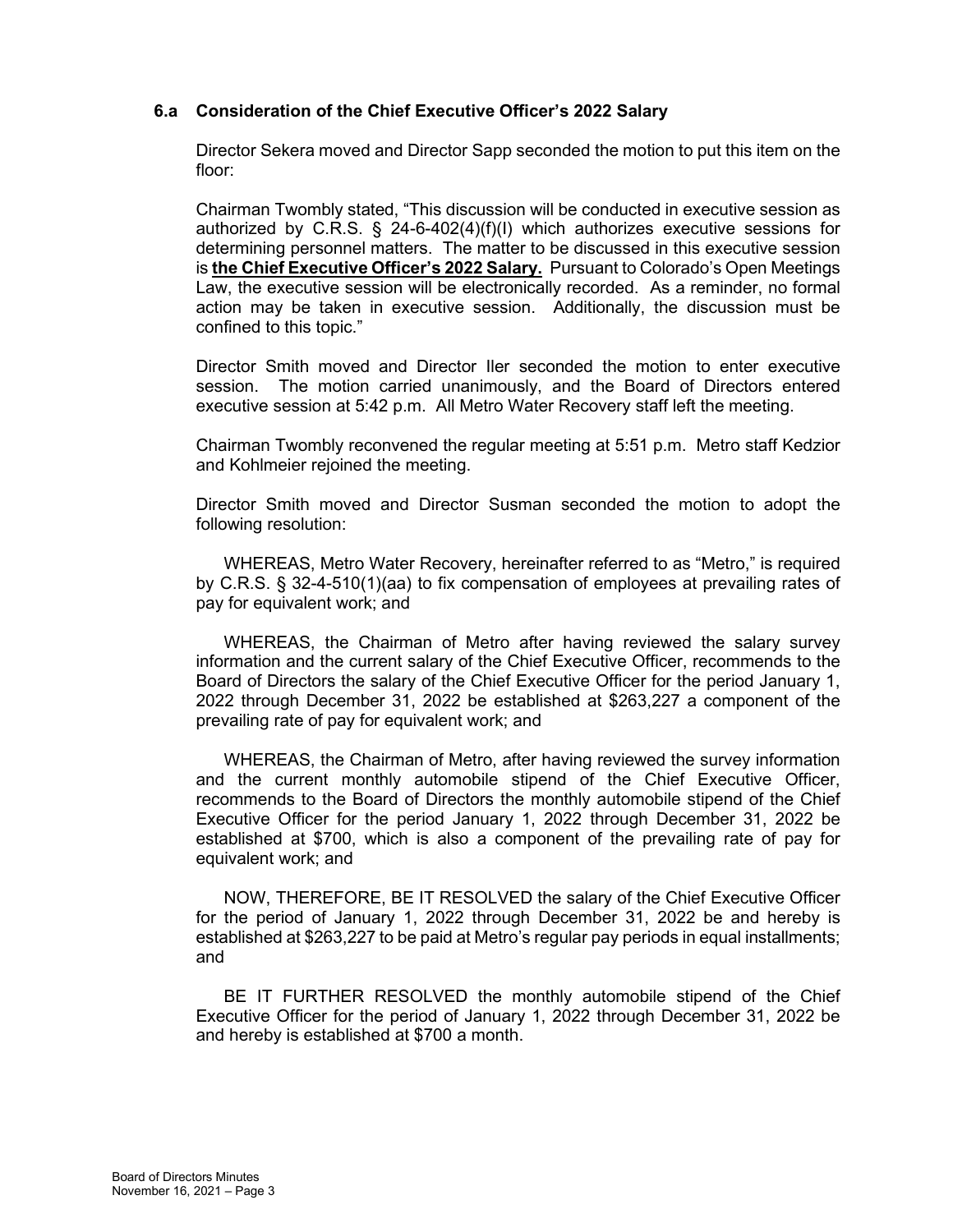Chairman Twombly called for a roll call vote which carried with 33 Directors voting Yes:

| Peter Baertlein         | Joan Iler            | <b>Bill Ray</b>        |
|-------------------------|----------------------|------------------------|
| <b>Greg Baker</b>       | Kathryn Jensen       | <b>Bob Roth</b>        |
| Phil Burgi              | Andrew Johnston      | <b>Michael Sapp</b>    |
| <b>Nadine Caldwell</b>  | Janet Kieler         | Greg Sekera            |
| John Chavez             | Craig Kocian         | Del Smith              |
| David Councilman        | Kathy Laurienti      | Peter Spanberger       |
| Deborah Crisp           | Doug Lazure          | Mary Beth Susman       |
| <b>Clark Davenport</b>  | <b>Charles Long</b>  | Amerigo Svaldi         |
| John Dingess            | <b>Martin Majors</b> | <b>Dennis Towndrow</b> |
| <b>Robert Duncanson</b> | Sarah Niyork         | <b>Scott Twombly</b>   |
| Jo Ann Giddings         | <b>Steve Pott</b>    | Jennifer Williams      |
|                         |                      |                        |

# **6.b Consideration of the General Counsel's 2022 Salary**

Director Kocian moved and Director Sapp seconded the motion to put this item on the floor:

Chairman Twombly stated, "This discussion will be conducted in executive session as authorized by C.R.S. § 24-6-402(4)(f)(I) which authorizes executive sessions for determining personnel matters. The matter to be discussed in this executive session is **the General Counsel's 2022 Salary.** Pursuant to Colorado's Open Meetings Law, the executive session will be electronically recorded. As a reminder, no formal action may be taken in executive session. Additionally, the discussion must be confined to this topic."

Director Smith moved and Director Baertlein seconded the motion to enter executive session. The motion carried unanimously, and the Board of Directors entered executive session at 5:55 p.m. All Metro Water Recovery staff left the meeting.

Chairman Twombly reconvened the regular meeting at 6:01 p.m. Metro staff Kedzior and Kohlmeier rejoined the meeting.

Director Smith moved and Director Long seconded the motion to adopt the following resolution:

WHEREAS, Metro Water Recovery, hereinafter referred to as "Metro," is required by C.R.S. § 32-4-510(1)(aa) to fix compensation of employees at prevailing rates of pay for equivalent work; and

WHEREAS, the Chairman of Metro after having reviewed the salary survey information and the current salary of the General Counsel, recommends to the Board of Directors the salary of the General Counsel for the period January 1, 2022 through December 31, 2022 be established at \$229,414, the prevailing rate of pay for equivalent work; and

WHEREAS, the Chairman of Metro, after having reviewed the survey information and the current monthly automobile stipend of the General Counsel, recommends to the Board of Directors the monthly automobile stipend of the General Counsel for the